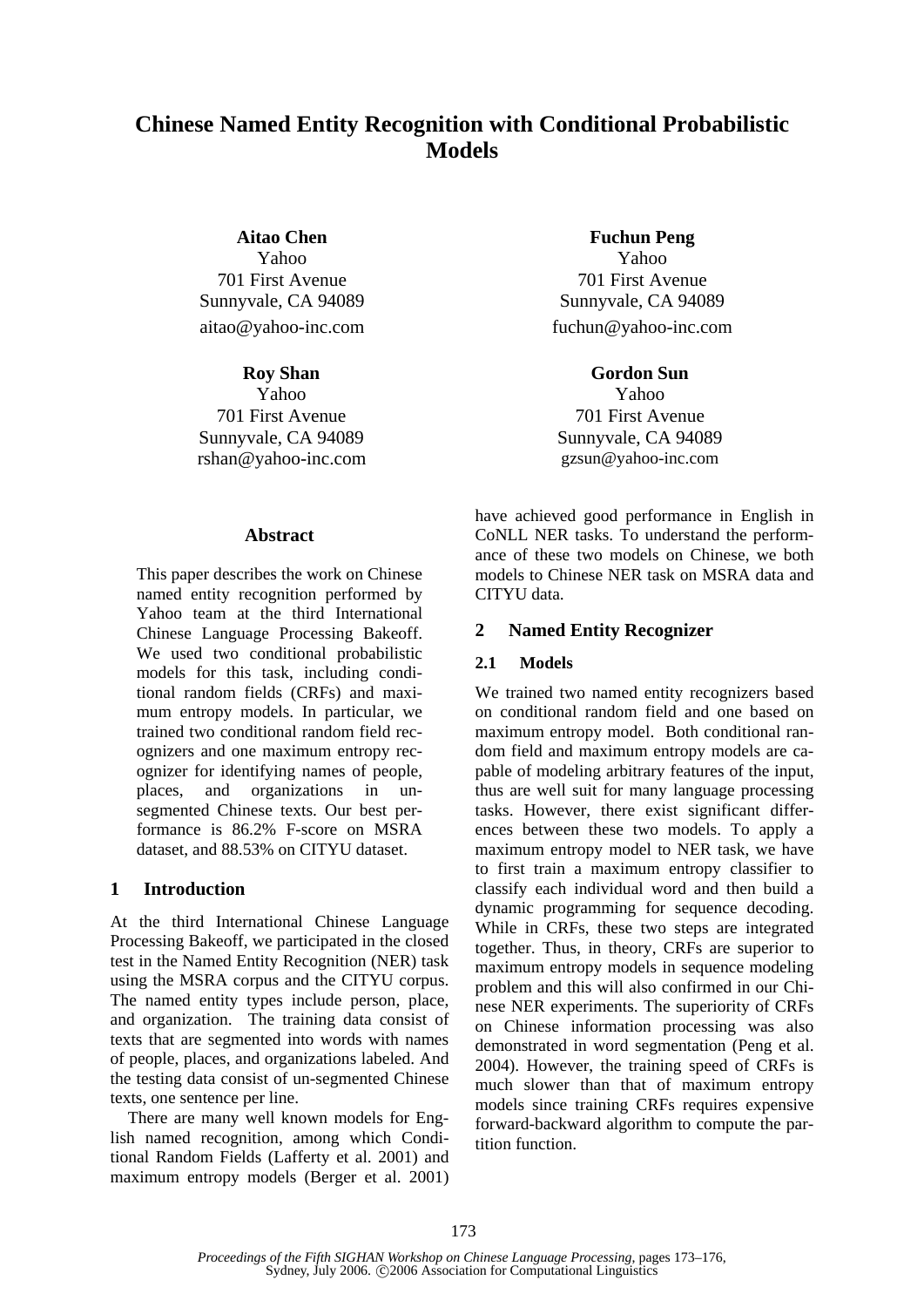We used Taku's CRF package<sup>1</sup> to train the first CRF recognizer, and the MALLET<sup>2</sup> package with BFGS optimization to train the second CRF recognizer. We used a  $C_{++}$  implementation<sup>3</sup> of maximum entropy modeling and wrote our own second order dynamic programming for decoding.

#### **2.2 Features**

The first CRF recognizer used the features  $C_{-2}$ ,  $C_{-2}$ 1,  $C_0$ ,  $C_{-1}$ ,  $C_2$ ,  $C_{-2}C_{-1}$ ,  $C_{-1}C_0$ ,  $C_0C_{-1}$ ,  $C_1C_2$ , and  $C_{-1}$  $_1C_1$ , where  $C_0$  is the current character,  $C_1$  the next character,  $C_2$  the second character after  $C_0$ ,  $C_{-1}$ the character preceding  $C_0$ , and  $C_{-2}$  the second character before  $C_0$ .

The second CRF recognizer used the same set of basic features but the feature  $C_2$ . In addition, the first CRF recognizer used the tag bigram feature, and the second CRF recognizer used word and character cluster features, obtained automatically from the training data only with distributional word clustering (Tishby and Lee, 1993).

The maximum entropy recognizer used the following unigram, bigram features, and type features:  $C_{-2}$ ,  $C_{-1}$ ,  $C_0$ ,  $C_1$ ,  $C_2$ ,  $C_{-4}C_{-3}$ ,  $C_{-3}C_{-2}$ ,  $C_{-2}C_{-1}$ ,  $C_{-1}C_0$ ,  $C_0C_1$ ,  $C_1C_2$ ,  $C_2C_3$ ,  $C_3C_4$  and  $T_{-2}T_{-1}$ .

When using the first CRF package, we found the labeling scheme OBIE performs better than the OBIE scheme. In the OBI scheme, the first character of a named entity is labeled as "B", the remaining characters, including the last character, are all labeled as "I". And any character that is not part of a named entity is labeled as "O". In the OBIE scheme, the last character of a named entity is labeled as "E". The other characters are labeled in the same way as in OBIE scheme. The first CRF recognizer used the OBIE labeling scheme, and the second CRF recognizer used the OBI scheme.

We tried a window size of seven characters (three characters preceding the current character and three characters following the current character) with almost no difference in performance from using the window size of five characters.

When a named entity occurs frequently in the training data, there is a very good chance that it will be recognized when appearing in the testing data. However, for entity names of rare occurrence, they are much harder to recognize in the

testing data. Thus it may be beneficial to examine the testing data to identify the named entities that occur in the training data, and assign them the same label as in the training data. From the training data, we extracted the person names of at least three characters, the place names of at least four characters, and the organization names of at least four characters. We removed from the dictionary the named entities that are also common words. We did not include the short names in the dictionary because they may be part of long names. We produced a run first using one of the NER recognizers, and then replaced the labels of a named entity assigned by a recognizer with the labels of the same named entity in the training data without considering the contexts.

| <b>Results</b> |
|----------------|
|                |

| Run ID   | Precision | Recall | F-Score |
|----------|-----------|--------|---------|
| msra a   | 91.22%    | 81.71% | 86.20   |
| msra b   | 88.43%    | 82.88% | 85.56   |
| msra f   | 88.45%    | 79.31% | 83.63   |
| $msra_g$ | 86.61%    | 80.32% | 83.35   |
| msra r   | 87.48%    | 71.68% | 78.80   |

Table 1: Official results in the closed test of the NER task on MSRA corpus.

Table 1 presents the official results of five runs in the closed test of the NER task on MSRA corpus. The first two runs, msra\_a and msra\_b, are produced using the first CRF recognizer; the next two runs, msra\_f and msra\_g, are produced using the second CRF recognizer which used randomly selected 90% of the MSRA training data. When we retrained the second CRF recognizer with the whole set of the MSRA training data, the overall F-Score is 85.00, precision 90.28%, and recall 80.31%. The last run, msra\_r, is produced using the MaxEnt recognizer.

 The msra\_a run used the set of basic features with a window size of five characters. Slightly over eight millions features are generated from the MSRA training data, excluding features occurred only once. The training took 321 iterations to complete. The msra\_b run is produced from the msra\_a run by substituting the labels assigned by the recognizer to a named entity with the labels of the named entity in the training data if it occurs in the training data. For example, in the MSRA training data, the text 毕加索故居 in the sentence 我还到毕加索故居去瞻仰 is tagged as a place name. The same entity also appeared in MSRA testing data set. The first CRF recognizer failed to mark the text 毕加索故居 as

<sup>1</sup> Available from http://chasen.org/~taku/software/CRF++

<sup>&</sup>lt;sup>2</sup> Available at http://mallet.cs.umass.edu

<sup>&</sup>lt;sup>3</sup> Available at

http://homepages.inf.ed.ac.uk/s0450736/maxent\_toolkit.htm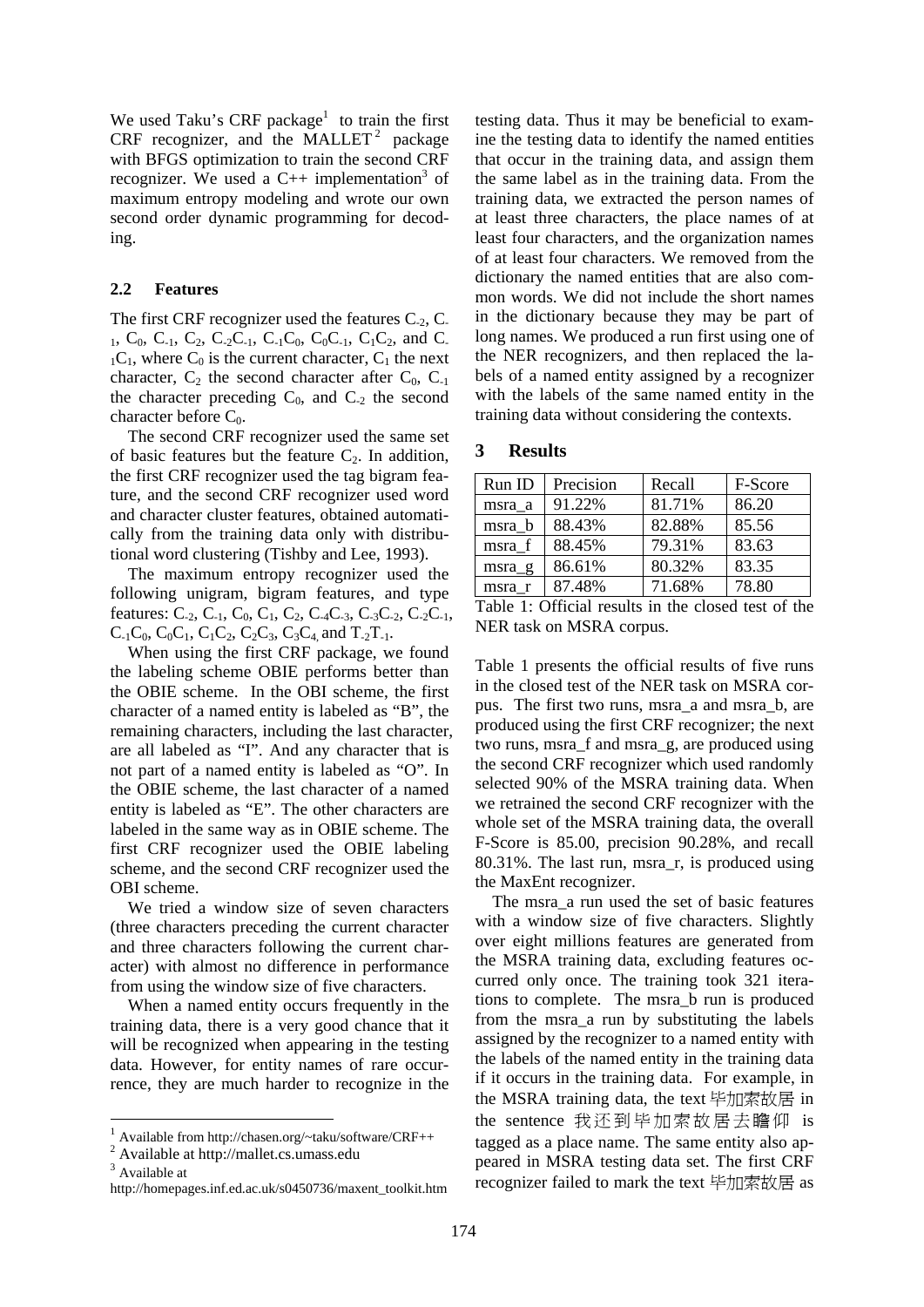a place name instead it tagged 毕加索 as a person name. In post-processing, the text 毕加索故 居 in the testing data is re-tagged as a place name. As another example, the person name 章念生 appears both in the training data and in the testing data. The first CRF recognizer failed to recognize it as a person name. In post-processing the text 章念生 is tagged as a person name because it appears in the training data as a person name. The text "全国人大香港特别行政区筹备 委员会" was correctly tagged as an organization name. It is not in the training data, but the texts "全国人大", "香港特别行政区", and "筹备委 员会" are present in the training data and are all labeled as organization names. In our postprocessing, the correctly tagged organization name is re-tagged incorrectly as three organization names. This is the main reason why the performance of the organization name got much worse than that without post-processing.

|            | Precision | Recall | F-score |
|------------|-----------|--------|---------|
| LOC        | 94.19%    | 87.14% | 90.53   |
| ORG        | 83.59%    | 80.39% | 81.96   |
| <b>PER</b> | 92.35%    | 74.66% | 82.57   |

Table 2: The performance of the msra\_a run broken down by entity type.

|            | Precision | Recall | F-score |
|------------|-----------|--------|---------|
| <b>LOC</b> | 93.09%    | 87.35% | 90.13   |
| ORG        | 75.51%    | 78.51  | 76.98   |
| PFR        | 91.52     | 79 27  | 84.95   |

Table 3: The performance of the msra\_b run broken down by entity type.

Table 2 presents the performance of the msra\_a run by entity type. Table 3 shows the performance of the msra\_b run by entity type. While the post-processing improved the performance of person name recognition, but it degraded the performance of organization name recognition. Overall the performance was worse than that without post-processing. In our development testing, we saw large improvement in organization name recognition with post-processing.

| Run ID    | Precision | Recall | F-Score |
|-----------|-----------|--------|---------|
| cityu_a   | 92.66%    | 84.75% | 88.53   |
| cityu_b   | 92.42%    | 84.91% | 88.50   |
| cityu_f   | 91.88%    | 82.31% | 86.83   |
| $cityu_g$ | 91.64%    | 82.46% | 86.81   |

Table 4: Official results in the closed test of the NER task on CITYU corpus.

Table 4 presents the official results of four runs in the closed test of the NER task on CITYU corpus. The first two runs, msra\_a and msra\_b, are produced using the first CRF recognizer; the next two runs, msra\_f and msra\_g, are produced using the second CRF recognizer. The system configurations are the same as used on the MSRA corpus. The cityu\_b run is produced from cityu\_a run with post-processing, and the cityu\_g run produced from cityu\_f run with post-processing. We used the whole set of CITYU to train the first CRF model, and 80% of the CITYU training data to train the second CRF model. No results on full training data are available at the time of submission.

All the runs we submitted are based characters. We tried word-based approach but found it was not as effective as character-based approach.

### **4 Discussions**

Table 4 is shows the confusion matrix of the labels. The rows are the true labels and the columns are the predicated labels. An entry at row *x* and column *y* in the table is the number of characters that are predicated as *y* while the true label is *x*. Ideally, all entries except the diagonal should be zero.

The table was obtained from the result of our development dataset for MSRA data, which are the last 9,364 sentences of the MSRA training data (we used the first 37,000 sentences for training in the model developing phase). As we can see, most of the errors lie in the first column, indicating many of the entities labels are predicated as O. This resulted low recall for entities. Another major error is on detecting the beginning of ORG (B-O). Many of them are mislabeled as O and beginning of location (B-L), resulting low recall and low precision for ORG.

|       | O      | $B-L$    | I-L  | B-O      | I-O   | $B-P$ | I-P  |
|-------|--------|----------|------|----------|-------|-------|------|
| О     | 406798 | 86       | 196  | 213      | 973   | 46    | 111  |
| $B-L$ | 463    | 5185     | 54   | 73       | 29    | 19    |      |
| $I-L$ | 852    | 25       | 6836 | $\Omega$ | 197   |       | 44   |
| $B-O$ | 464    | 141      | 3    | 2693     | 62    | 17    |      |
| $I-O$ | 1861   | 28       | 276  | 55       | 12626 | 2     | 39   |
| $B-P$ | 472    | 16       | 2    | 22       | 3     | 2998  | 8    |
| $I-P$ | 618    | $\theta$ | 14   |          | 49    | 10    | 5502 |
|       |        |          |      |          |       |       |      |

Table 4: Confusion matrix of on the MSRA development dataset

A second interesting thing to notice is the numbers presented in Table 2. They may suggest that person name recognition is more difficult